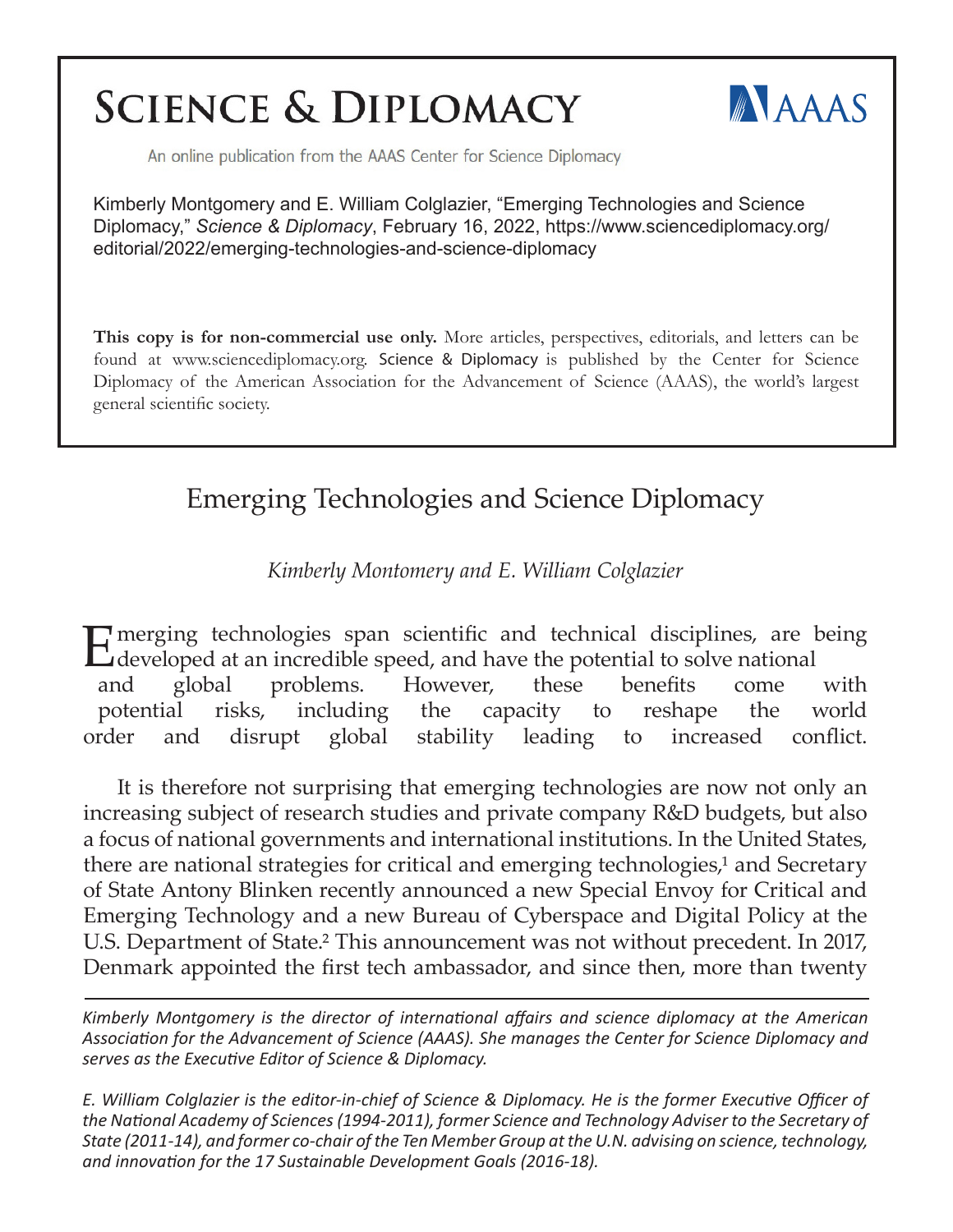countries have created similar positions, with titles ranging from Technology Ambassador to Ambassadors for Cybersecurity or Digital Affairs.<sup>3</sup> Many of these positions have been placed outside of national capitals, and instead in places like Silicon Valley in the United States, a move that is more akin to establishing diplomatic relations with Big Tech companies as pseudo-nation states—a move which has not been without controversy.<sup>4</sup>

This special issue of *Science & Diplomacy* explores the intersection of emerging technologies and diplomacy.<sup>5</sup> Articles focus on topics ranging from bioscience and quantum computing to neurorights, and are authored by scientists, diplomats, and policy makers. The pieces provide a current snapshot of the landscape, reflecting individual experiences, offering an expansive definition of emerging technologies, and suggesting roles for science diplomacy.

Emerging technologies pose several challenges to diplomacy: 1) they deal with many scientific fields and have diverse applications, some unknown, 2) they have the potential for serious national security risks, risks that are constantly evolving, and 3) they are the subject of tensions across nations. These challenges call for a role for science diplomacy in all three dimensions of the AAAS and Royal Society *New Frontiers in Science Diplomacy* framework.<sup>6</sup> If science diplomacy is to be an effective tool for using scientific knowledge, scientific expertise, and/or scientific engagement to accomplish concrete objectives related to emerging technologies, then the immediate task is to specify clearly the objectives sought and the means for achieving them.

### *Science in Diplomacy*

Emerging technologies cover the scientific enterprise, have many disparate applications, and relate to myriad other policy issues. This makes it difficult to provide accurate information and advice on individual technologies and their uses, to assess their impact on individuals and broader society, and to provide foresight on what might be expected as these technologies evolve. To do so requires a broad overview as well as deep understanding of the emerging science fields and their scientific communities, including the research and development work being carried out at the cutting edge in universities, research labs, and private industry in the United States and abroad. Also needed is an understanding of the connections between specific technologies and other policy and societal issues, and the ability to offer objective advice and informed foresight on possible future scenarios without overpromising or overhyping new technologies and their impacts. Without expert assessment and advice from knowledgeable scientists and technologists, there is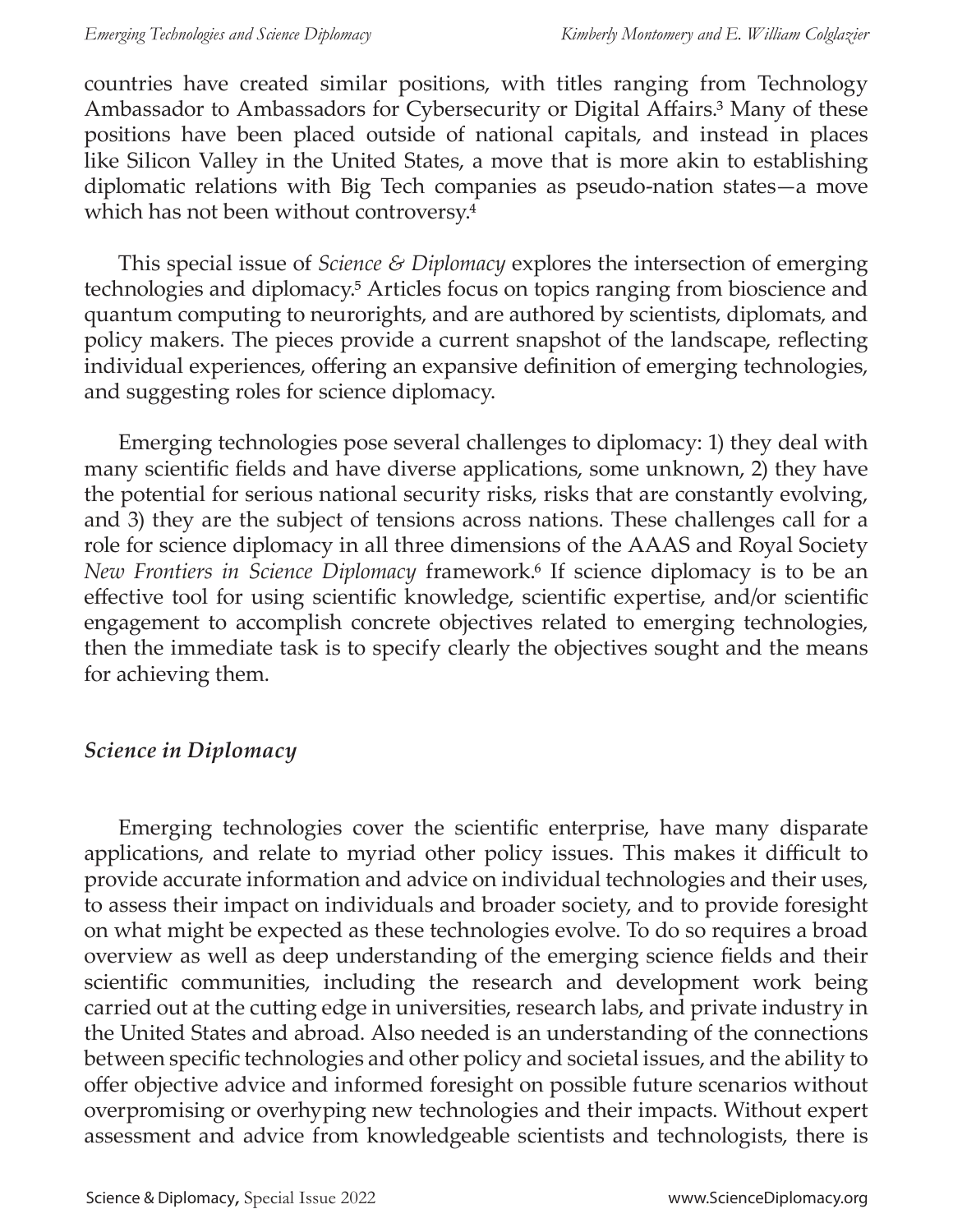a risk that diplomats and policymakers may not understand the technologies, not comprehend their applications, and under- or overestimate their potential impacts.

Science advisors in foreign ministries are focused on all aspects of science, technology, and innovation for advancing diplomacy to achieve national and global goals. Deeply connected to the domestic and international scientific communities, they are uniquely positioned to help maximize the potential of science diplomacy to capitalize on the opportunities and contend with the threats of emerging technologies. In the United States, the Office of the Science and Technology Adviser to the Secretary of State (STAS) was created in 2000 based on a recommendation by the National Academy of Sciences to help integrate science into foreign policy.<sup>7</sup> To date, the Biden administration has not appointed a Science and Technology Adviser to the Secretary of State, which is unfortunate.

Ensuring a central role for the STAS office in the U.S. Department of State is critical to ensuring that broad scientific knowledge and expertise is properly included in formal diplomatic negotiations and activities focused on emerging technologies. A Special Envoy for Critical and Emerging Technologies alone is insufficient. Thus, the first task for science diplomacy regarding emerging technologies in foreign ministries is to build the internal capacity to understand, anticipate, and assess the rapidly advancing science and technology that can affect foreign policy, diplomacy, and relations between countries.

# *Diplomacy for Science*

Emerging technologies have great promise, but also pose serious potential national security risks. What if an adversarial nation obtains a transformative technology that could disrupt a national economy, create new weapons that could cause massive human causalities, or gain access to national intelligence systems? We share these legitimate concerns but also want to ensure that new policies to address these threats do not create unnecessary or insurmountable obstacles to international scientific collaboration on fundamental research relevant to emerging technologies.

International scientific collaboration plays a vital role in increasing scientific intelligence, improving domestic and worldwide scientific capabilities, and attracting foreign talent. The United States has benefited greatly by being a magnet for talent, attracting bright students and early-career scientists for education and research. The leaders of U.S. science in almost all fields have recognized that for the United States to continue to be a world leader in all important areas of science now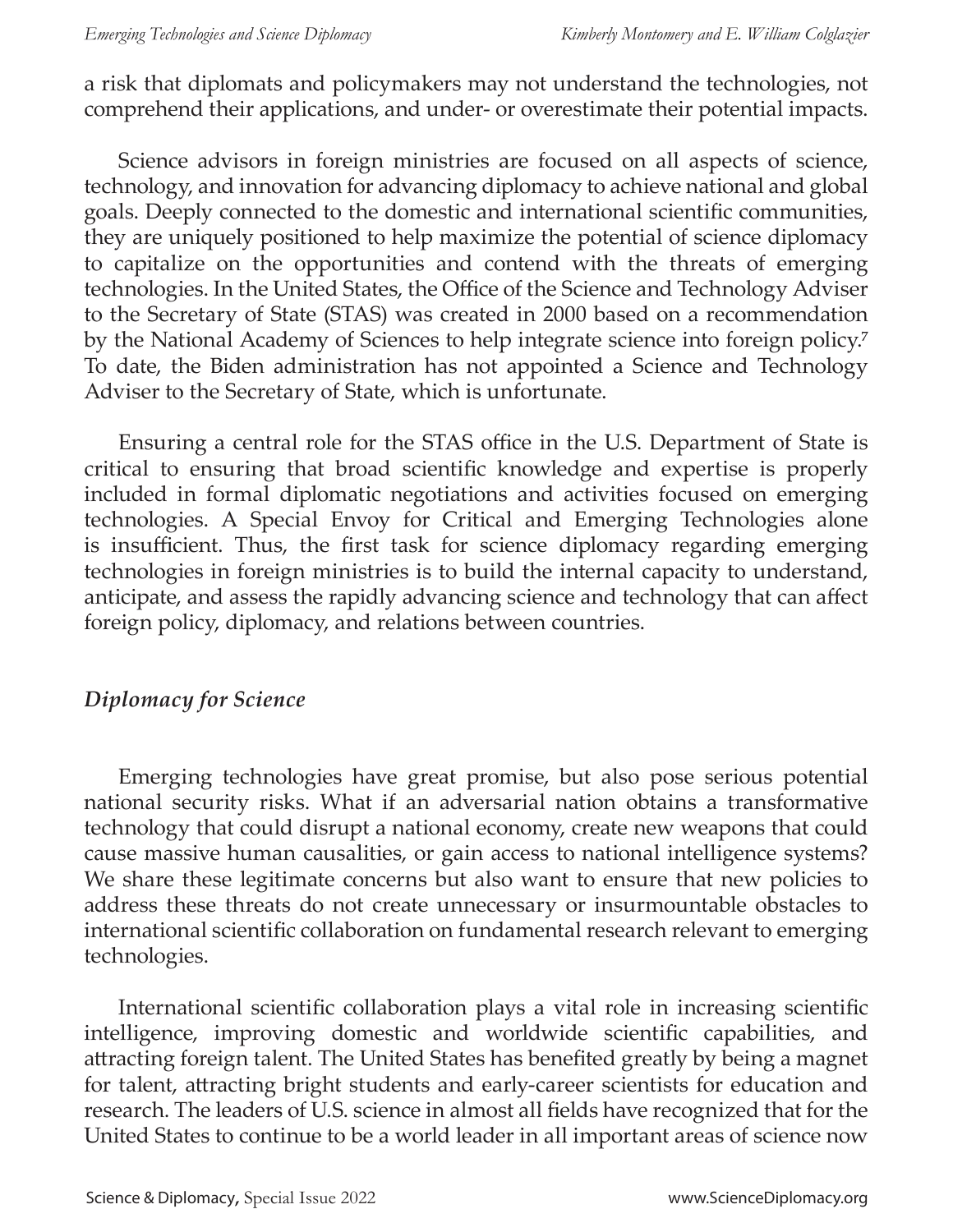requires being even more committed to international scientific collaboration.<sup>8</sup> The National Science Board stated in its report, "State of U.S. Science and Engineering 2022," which accompanied the 2022 National Science Foundation *Science & Engineering Indicators*, that it is no longer feasible for the United States to lead "across the board" in science and engineering, and that the United States should therefore position itself as a hub for international talent and work to influence global values and norms for the conduct of research.<sup>9</sup> By contrast, creating roadblocks through visas and excessive restrictions ends up harming national security by hampering American science, technology, innovation, and economic competitiveness.

To balance the protection of national security with the promotion of international scientific collaboration requires dialogue and collaboration between the scientific community and the national security community. Such dialogue is now happening in the United States, where security and law enforcement agencies are revising recent policies and actions seen to be counterproductive and the Biden administration recently announced new actions for retaining international STEM talent.10 Thus, the immediate task for advancing science diplomacy related to emerging technologies is continuing this dialogue between science communities and the national security, foreign policy, and law enforcement communities. With the domestic dialogue progressing and increased consensus on the appropriate balanced approach, science diplomacy initiatives can be undertaken with similar bodies in allied countries to build consensus there. That can also lead to new initiatives for increased collaboration on emerging technologies to advance the interests of all allied countries.

## *Science for Diplomacy*

Emerging technologies are also the subject of diplomatic tensions, increasingly between the United States and China. In the United States, legislation such as the U.S. Innovation and Competition Act and the America COMPETES Act of 2022, which focus on innovation and national security and provide a significant increase in funding for public research, are increasingly being framed through the lens of competition with China. As those bills move through the Congressional process, China has warned of possible retaliation if they are passed.<sup>11</sup>

To support formal diplomatic efforts, we urge the increased use of "Track II" informal diplomatic efforts focused on topics such as international standards for emerging technologies. These informal diplomatic efforts can help maintain relationships and communication channels outside of official diplomatic channels and lay the groundwork for formal "Track I" diplomatic efforts. These initiatives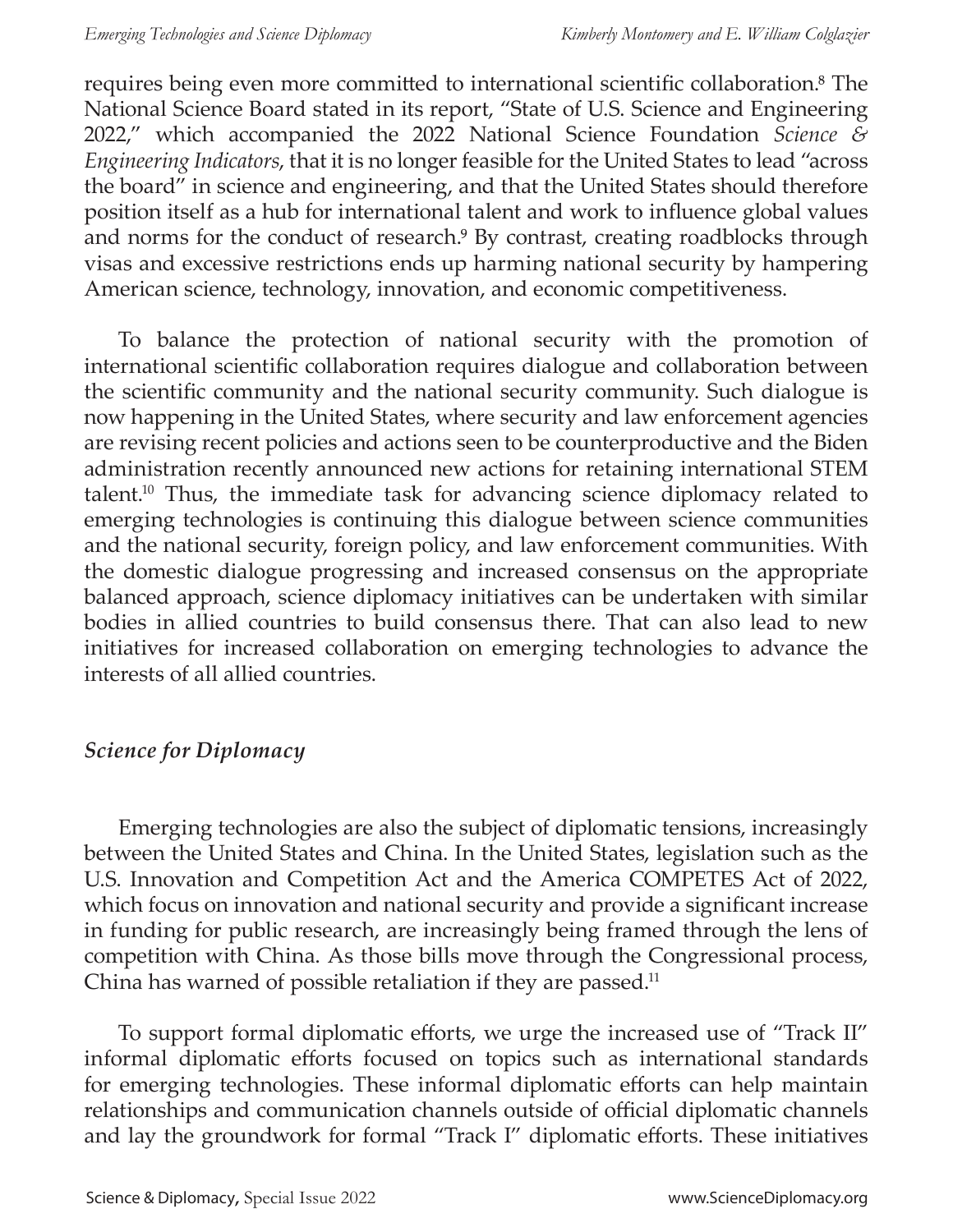can be led by national and international scientific organizations and include scientists and research leaders from involved countries. As with Track II dialogues between U.S. and Soviet scientists in the 1980s that helped lead to arms control agreements, such efforts on emerging technologies may create similar "windows of opportunity" for governments to reach agreements.

This is being done now with allied countries, and a broader set of countries can eventually be included. These dialogues could be used for promoting allowable research areas and developing consensus on the rules and objectives for collaborative projects and joint research centers. The leaders of American physics are currently having Track II dialogues with the leaders of physics in China. Using Track II as well as formal diplomatic efforts to establish broad collaborative programs and initiatives will strengthen domestic and worldwide scientific capabilities and counter actions that unnecessarily restrict international scientific collaboration in the name of national security.

### **Towards a Balanced Approach**

We have outlined three areas for diplomacy regarding emerging technologies, and all require taking a balanced approach involving both the scientific community and the foreign policy community. Further complicating these efforts is the remarkable speed of the development of emerging technologies and their applications. Governments do not have a lot of time to implement policies and processes that ensure diplomatic efforts are informed by the most current scientific knowledge to provide understanding and possible foresight of foreign policy and societal implications. It is essential that dialogues between foreign policy and scientific communities help avoid overreactions by national security actors, which can unintentionally hinder innovation and economic competitiveness. As countries have recognized previously, diplomatic progress can sometimes be facilitated by dialogue between scientific communities that maintains a channel of communication between estranged governments.

We are in exciting and evolving times. What the next emerging technologies are, how they will be used, and how they will affect society may be unknown, but it is clear that there is a need for science diplomacy to play an important role. **SD**